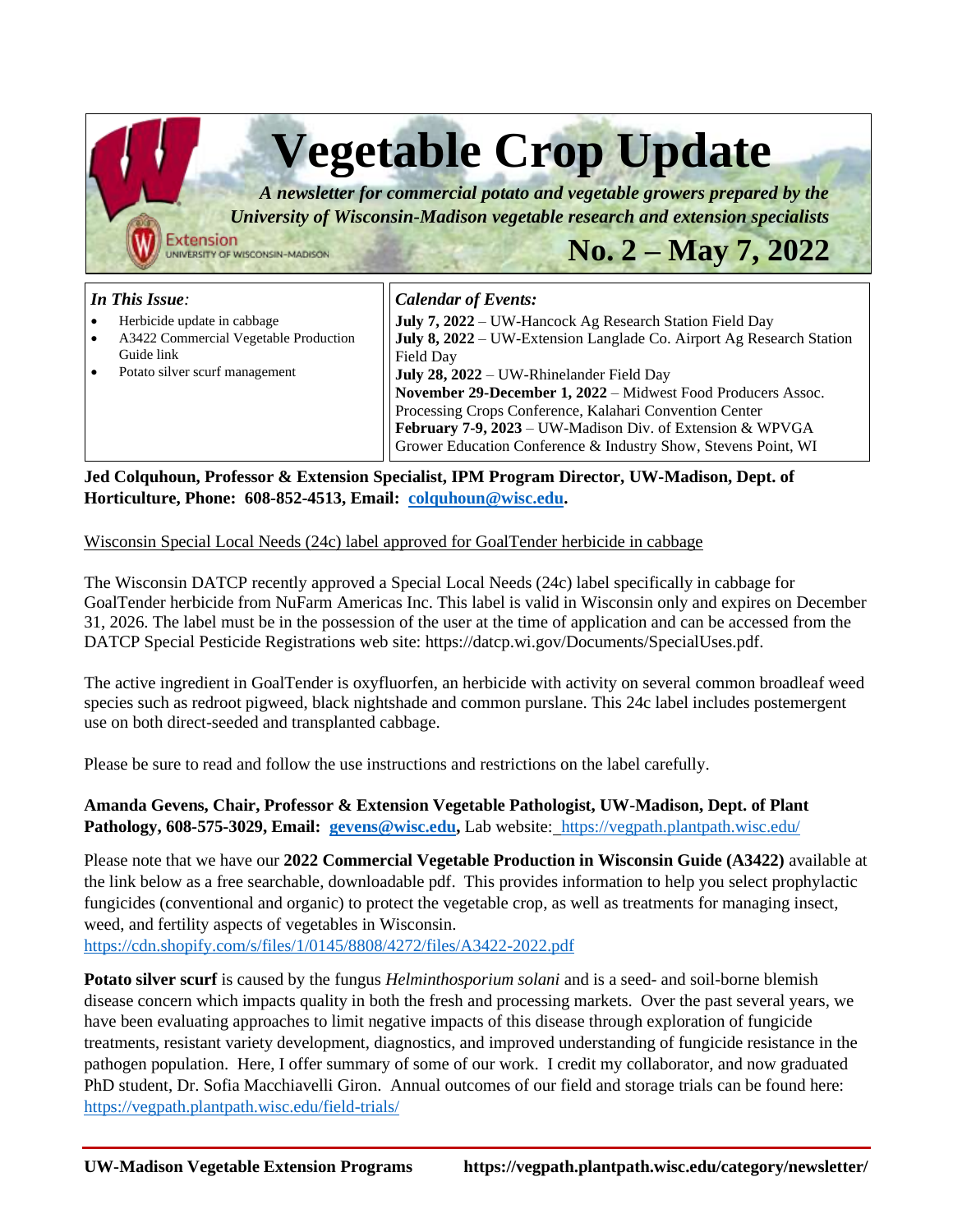**Potato Silver Scurf and its Management.** *Overview:* Potatoes are the world's fourth largest food crop, following rice, wheat, and maize. Wisconsin currently ranks third in potato production in the United States and has been experiencing increasing blemish disease incidence and severity since approximately 2000, with marked impact on quality of fresh market varieties. Silver scurf, caused by *Helminthosporium solani*, is a blemish disease of potato which affects periderm quality and appearance, impacting marketability and storability. Symptoms of this disease include often blotchy, gray, silver or golden lesions on the tuber periderm depending on variety. The periderm damage caused by this disease can also exacerbate water loss, and hence, yield loss, in storage. Further, the damaged periderm can potentially result in secondary infections by opportunistic pathogens. Most losses associated with this disease are due to fresh market rejections or moisture loss due to damaged skin. At times, blemish diseases can also cause seed quality downgrades.

*Disease cycle:* The potato-silver scurf disease cycle includes infection phases in both the field and storage domains. Infection begins in the field with one or multiple sources of inoculum including infected seed, or soil, and/or crop debris. The primary source of inoculum is typically infected seed tubers, although some studies have shown evidence of soil being the primary inoculum source. In our recent research in central Wisconsin, our molecular biological screening of the soil and plant material within the agro-ecosystem indicated that seed was the primary source of infection. The fungus can infect developing plant parts (roots and stolons) and ultimately infects daughter tubers. After harvest, secondary infections can occur in storage through different mechanisms. Conidia spread through direct contact to other tubers or through movement of air through ventilation systems. Planting and harvesting dates are an important factor in disease incidence and severity. The length of exposure of tubers to H. solani (from tuber initiation to harvest) has been correlated with severity. Studies have shown that later harvest dates lead to higher disease severity. Improved understanding of pathogen source and infection status will help prescribe optimum timing for treatments or cultural practices to further reduce inoculum and disease.

*Host range:* While the host range of H. solani is typically limited to potatoes and solanaceous plant roots, the pathogen can develop mycelial growth, conidiophores and conidia (=spores) on alfalfa, sorghum, rye, oats, corn and wheat in senescent tissue after 20 days of incubation in the dark. In addition, mycelial colonization and sporulation was observed on rapeseed, red clover and buckwheat after 5 days of incubation on V8 agar. There was no colonization present on potato leaves, indicating that on potatoes, this pathogen is exclusively associated with below ground plant parts.

*Management Strategies:* With limited genetic understanding of, and little commercial resistance to, varietal resistance in potato to silver scurf, potato producers have had to rely on fungicides in addition to variably effective cultural controls for management of silver scurf and other blemish diseases. Current management strategies for silver scurf include use of disease-free seed potatoes, crop rotation of three years or greater of a nonpotato crop, mitigation of soil moisture, timing of vine senescence with harvest so that tubers are not left in the soil for two or more weeks after defoliation, and fungicides timed at planting (seed-applied or in-furrow) and post-harvest (in some cases). Fungicide evaluation trials for the control of silver scurf and black dot have resulted in variable outcomes in the past, depending on location, application timing, and year.

In our multi-year investigation, we documented the potato silver scurf control benefits of a season-long integrated approach in Wisconsin. Seed-applied fungicides resulted in reduced potato silver scurf, emergence and yield compared to in-furrow applied fungicides. In general, Maxim MZ (fludioxonil, ST) at planting and Stadium (azoxystrobin, fludioxonil, difenoconazole) post-harvest resulted in reduced disease. The effect of application timing on silver scurf severity varied depending on year. Environmental and seed conditions in each year play a significant role in the silver scurf outcome.